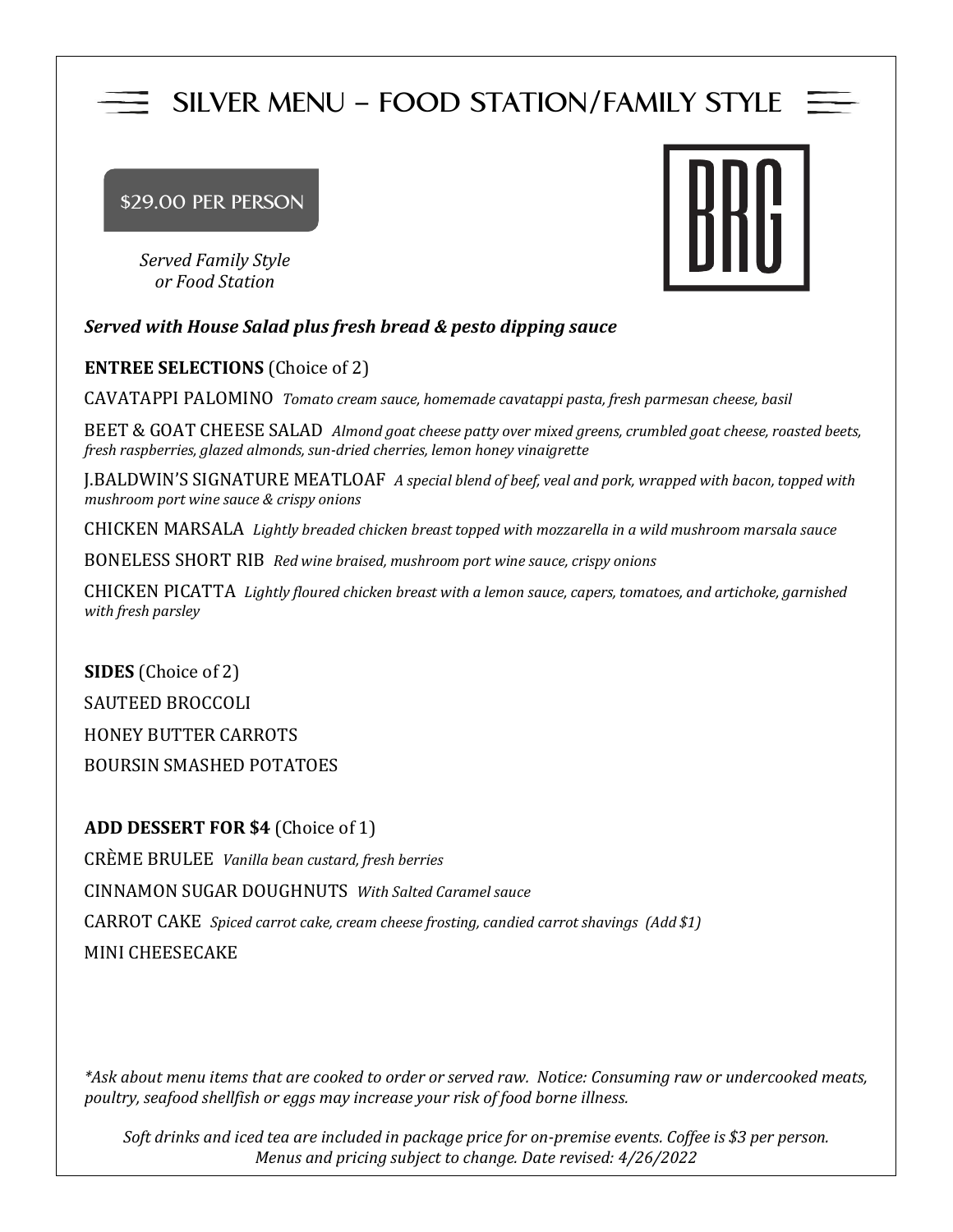# **SILVER MENU - PLATED**

# **\$30.00 PER PERSON**

*Available Sunday-Thursday, maximum 50 guests*

# *Served with House Salad plus fresh bread & pesto dipping sauce*

# **ENTRÉE SELECTIONS** (Choice of 2)

CAVATAPPI PALOMINO *Tomato cream sauce, homemade cavatappi pasta, fresh parmesan cheese, basil*

CHICKEN ROMESCO *Almond crusted chicken, zucchini ribbons, with choice of pesto basil or tomato basil sauce*

J.BALDWIN'S SIGNATURE MEATLOAF *A special blend of beef, veal and pork, wrapped with bacon, topped with mushroom port wine sauce & crispy onions, with boursin smashed potatoes and asparagus*

CHICKEN MARSALA *Lightly breaded chicken breast topped with mozzarella in a wild mushroom marsala sauce over fettuccine* 

BONELESS SHORT RIB *Red wine braised, mushroom port wine sauce, crispy onions with boursin smashed potatoes*

# **ADD DESSERT FOR \$4** (Choice of 1)

CRÈME BRULEE *Vanilla bean custard, fresh berries* CINNAMON SUGAR DOUGHNUTS *With Salted Caramel sauce* CARROT CAKE *Spiced carrot cake, cream cheese frosting, candied carrot shavings (Add \$1)* MINI CHEESECAKE

*\*Ask about menu items that are cooked to order or served raw. Notice: Consuming raw or undercooked meats, poultry, seafood shellfish or eggs may increase your risk of food borne illness.*

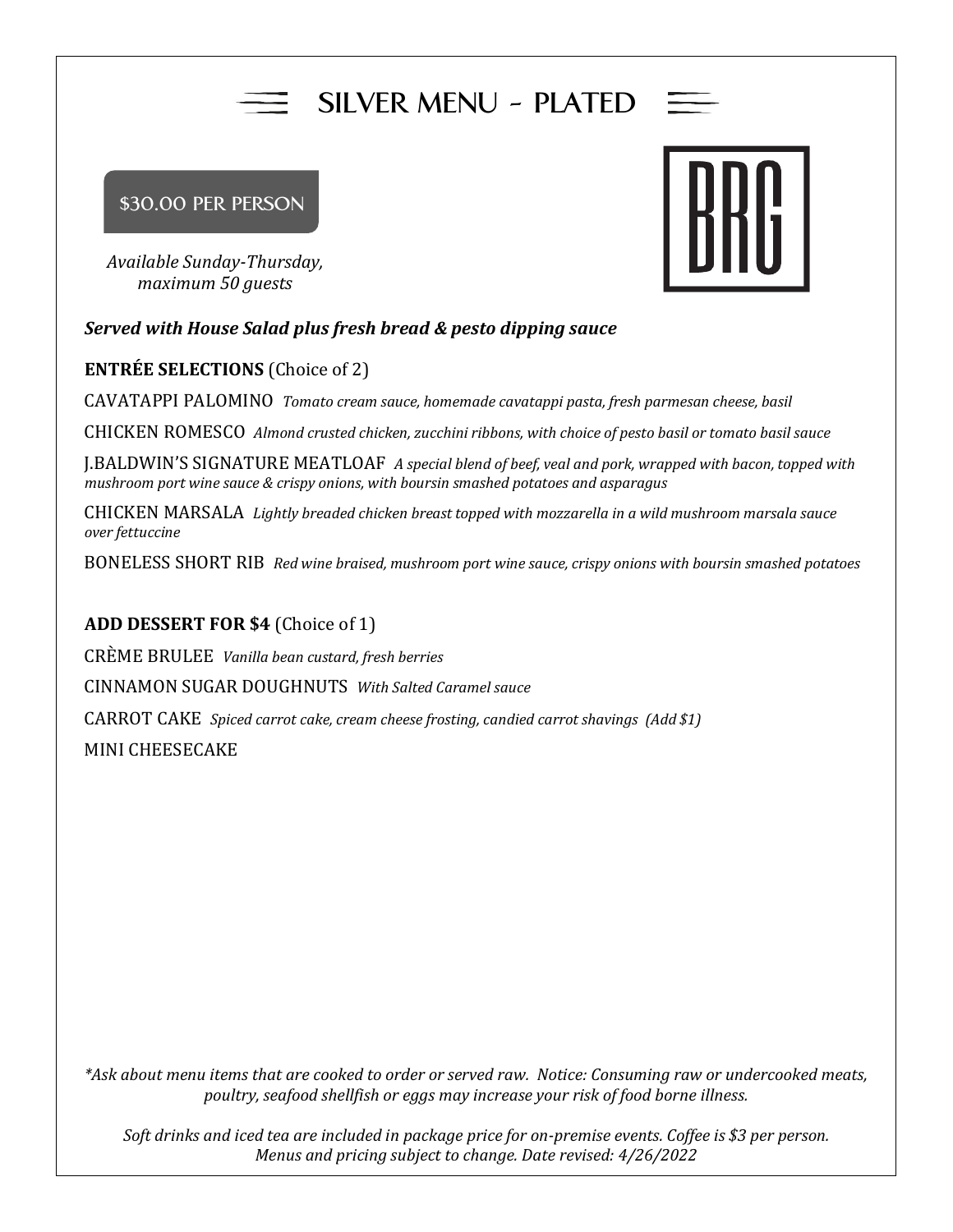# **GOLD MENU – FOOD STATION/FAMILY STYLE**

#### **\$33.00 PER PERSON**

*Served Family Style or Food Station*



# *Served with House Salad plus fresh bread & pesto dipping sauce*

**PASTA** (Choice of 1) FONTINA FONDUTA *White fontina cheese sauce, homemade mini shell pasta, grated pecorino romano, fresh parsley* RIGATONI ALA VODKA *Tomato cream sauce, rendered pancetta, spinach, homemade rigatoni pasta*

# **ENTRÉE SELECTIONS** (Choice of 2)

CHICKEN BELLA *Sautéed chicken breast, spinach, prosciutto, mushrooms, artichokes, diced tomatoes, and a lemon sage sauce* BEEF STROGANOFF *Beef tenderloin tips sautéed with onions and mushrooms in a sour cream wine beef sauce topped with scallions* CEDAR PLANKED STONE-FIRED SALMON *With a soy maple bourbon glaze* SHRIMP SCAMPI *Garlic white wine sauce, fresh herbs, shaved parmesan* CAULIFLOWER STEAK *Grilled cauliflower steak, topped with pickled red onions, roasted beets, kale, portabella mushrooms, served over a roasted red pepper sauce* GRILLED PORK TENDERLOIN *Topped with our signature apple bourbon sauce* SLICED SIRLOIN STEAK *Angus reserve steak, Detroit style zip sauce, crispy onions (Add \$20)* SEARED SCALLOPS *With blistered cherry tomatoes, burr blanc sauce, fresh herbs (Add \$15)*

**SIDES** (Choice of 2) SAUTEED BROCCOLI HONEY BUTTER CARROTS MIXED VEGETABLES BOURSIN SMASHED POTATOES

# **ADD DESSERT FOR \$4** (Choice of 1)

CRÈME BRULEE *Vanilla bean custard, fresh berries* CINNAMON SUGAR DOUGHNUTS *With Salted Caramel sauce* CARROT CAKE *Spiced carrot cake, cream cheese frosting, candied carrot shavings (Add \$1)* MINI CHEESECAKE

*\*Ask about menu items that are cooked to order or served raw. Notice: Consuming raw or undercooked meats, poultry, seafood shellfish or eggs may increase your risk of food borne illness.*